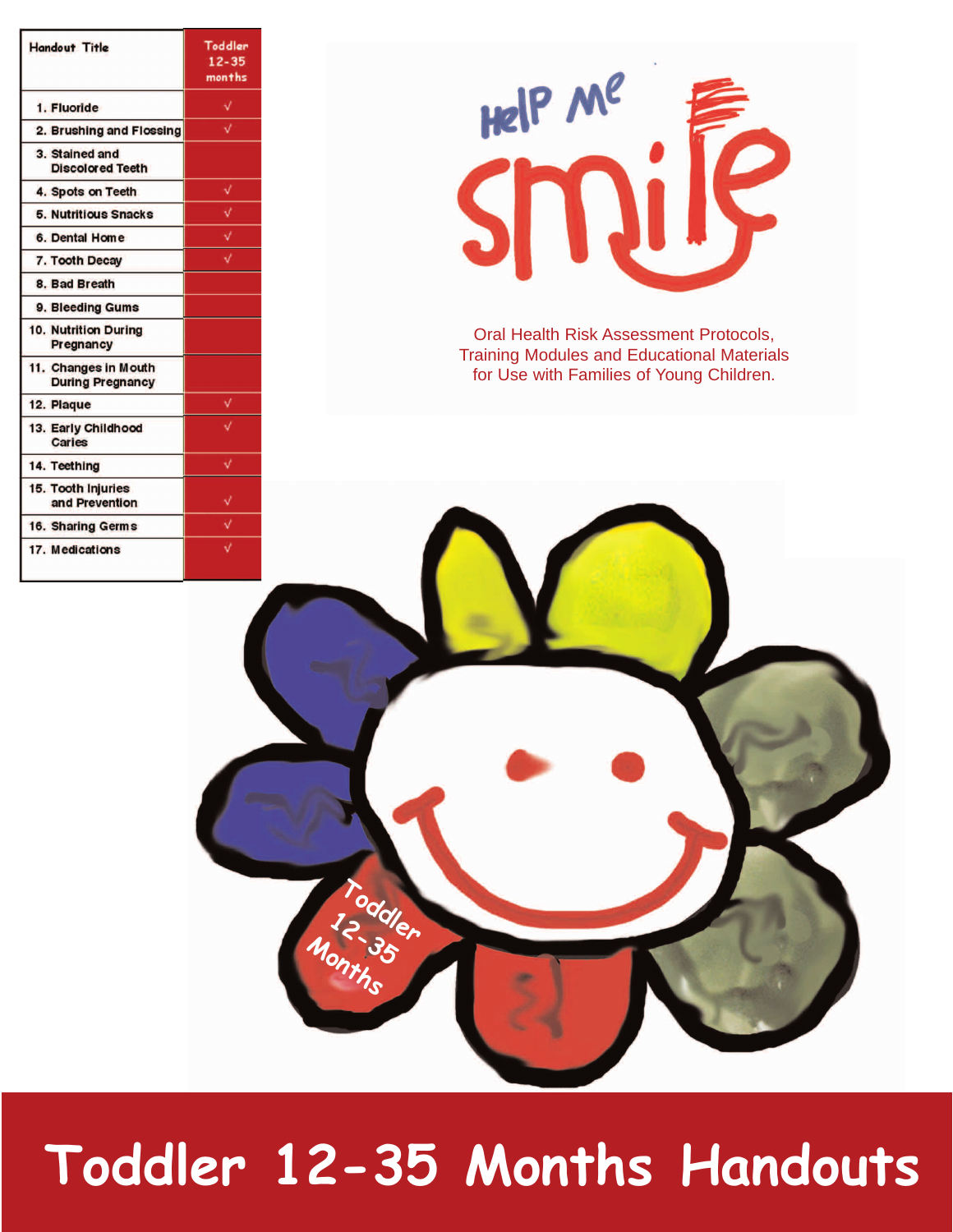#### **FLUORIDE**

- Makes teeth stronger and protects them from tooth decay.
- Is found naturally in water and some foods.
- Is added to many community water systems (tap water) when there isn't enough natural fluoride.
- Is also available through drops, tablets, gels, toothpastes, mouth rinses, and varnishes.
- Ask your doctor or dentist which type of fluoride is right for you and your family.

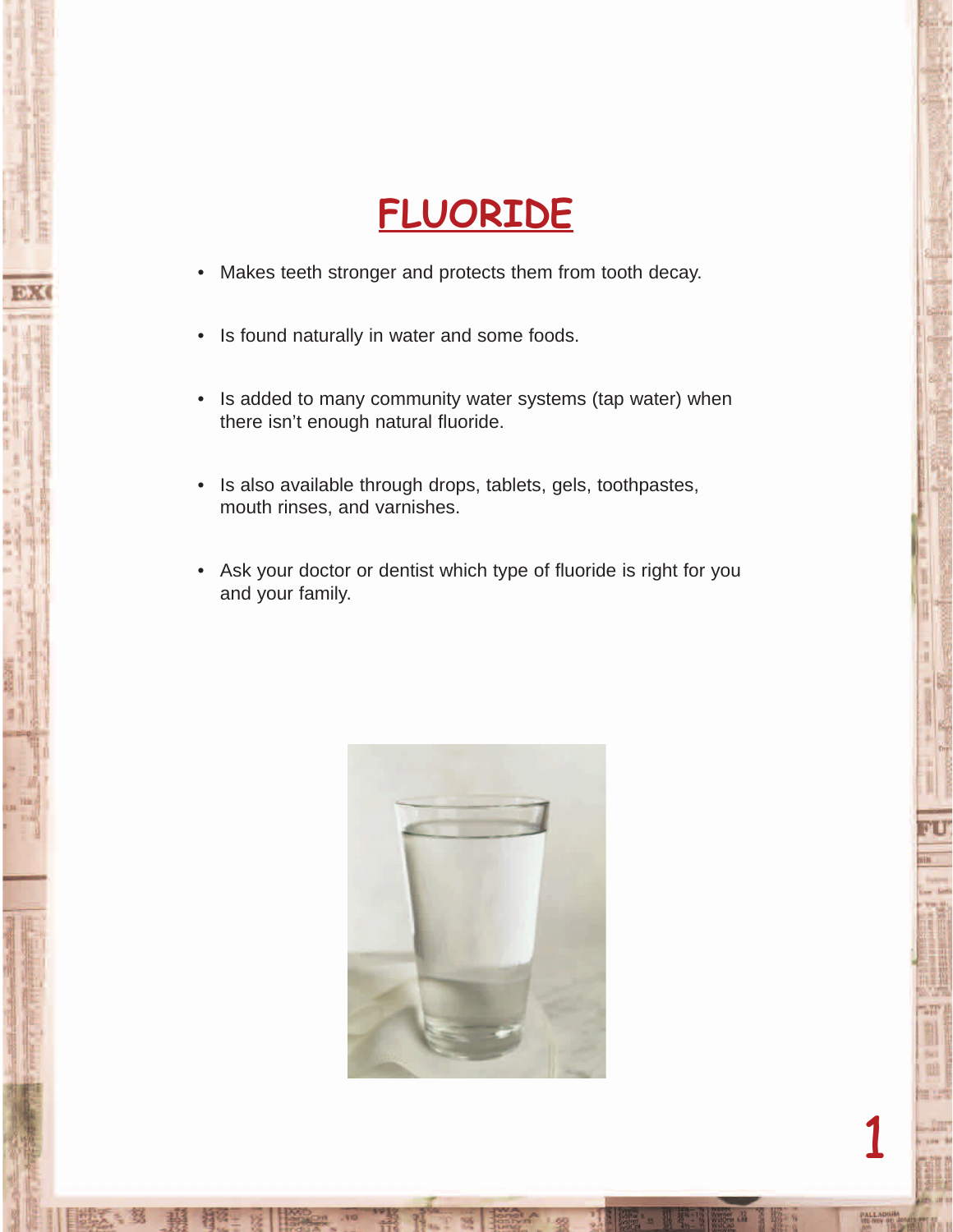### **BRUSHING AND FLOSSING TEETH**

- Brush teeth two times a day to remove plaque.
- Brush for two-three minutes reaching all teeth.
- Brushing should be supervised by an adult until the child is 6-8 years old.
- Floss once a day starting at age 8 with adult assistance.
- Replace toothbrush when bristles are frayed.
- Wipe the gums of infants with a wet cloth after each feeding.

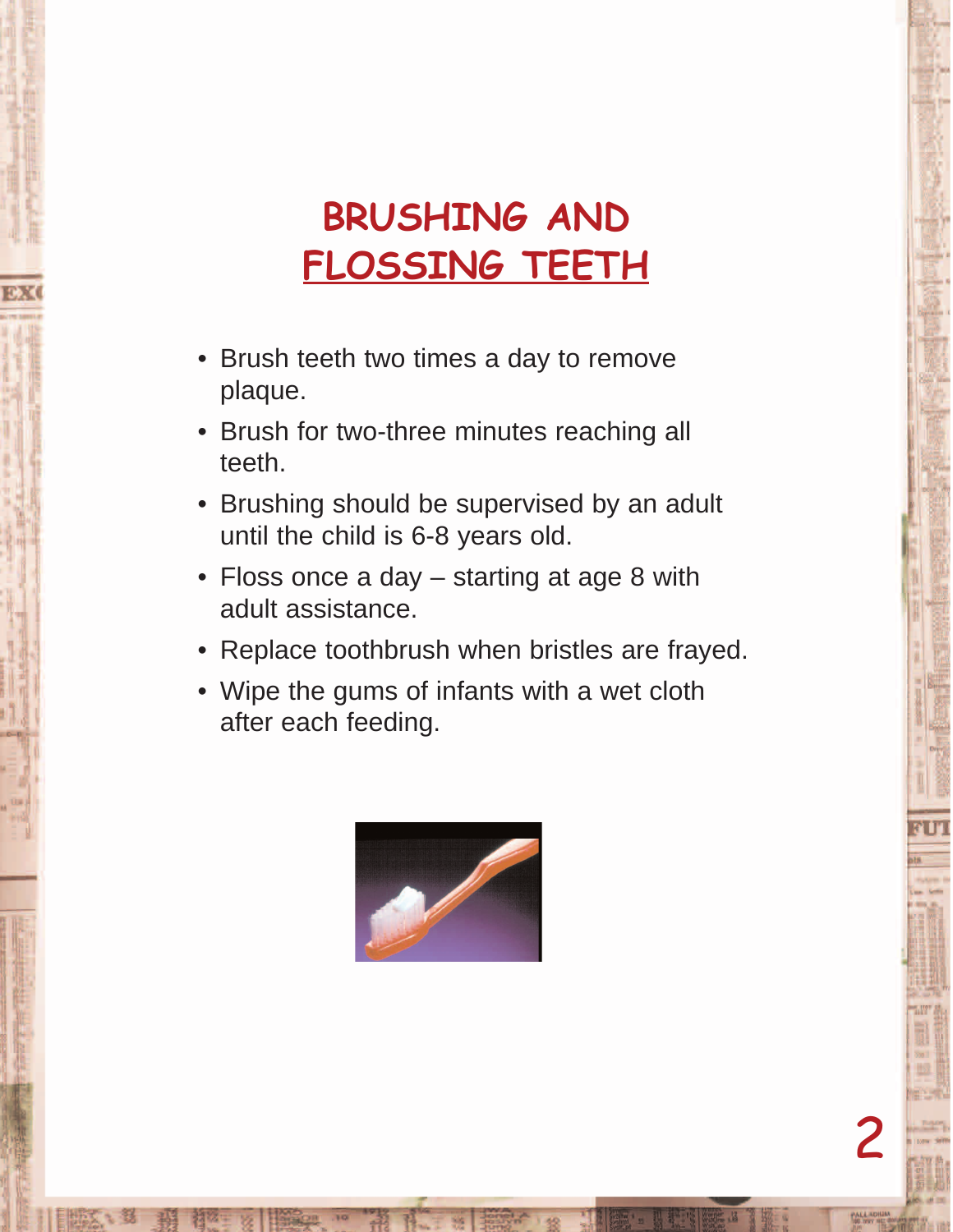#### **SPOTS ON TEETH**

#### **WHAT DOES TOOTH DECAY LOOK LIKE?**

- **White spots** on teeth are the first sign of tooth decay. They look chalky and white and are found near the gums where plaque forms. These spots can be reversed if they are brushed and kept clean. Early cavities are not the only white spots that can be found. A dentist can tell the difference between early decay and white spots that are not health problems such as those that are from too much fluoride.
- If the teeth are not brushed and taken care of then the **white spots** will turn in to **brown spots** on the teeth. This is more advanced tooth decay. Any brown spot is not normal and should be checked by a dentist. Just because the brown spot doesn't hurt, doesn't mean it's not a cavity.

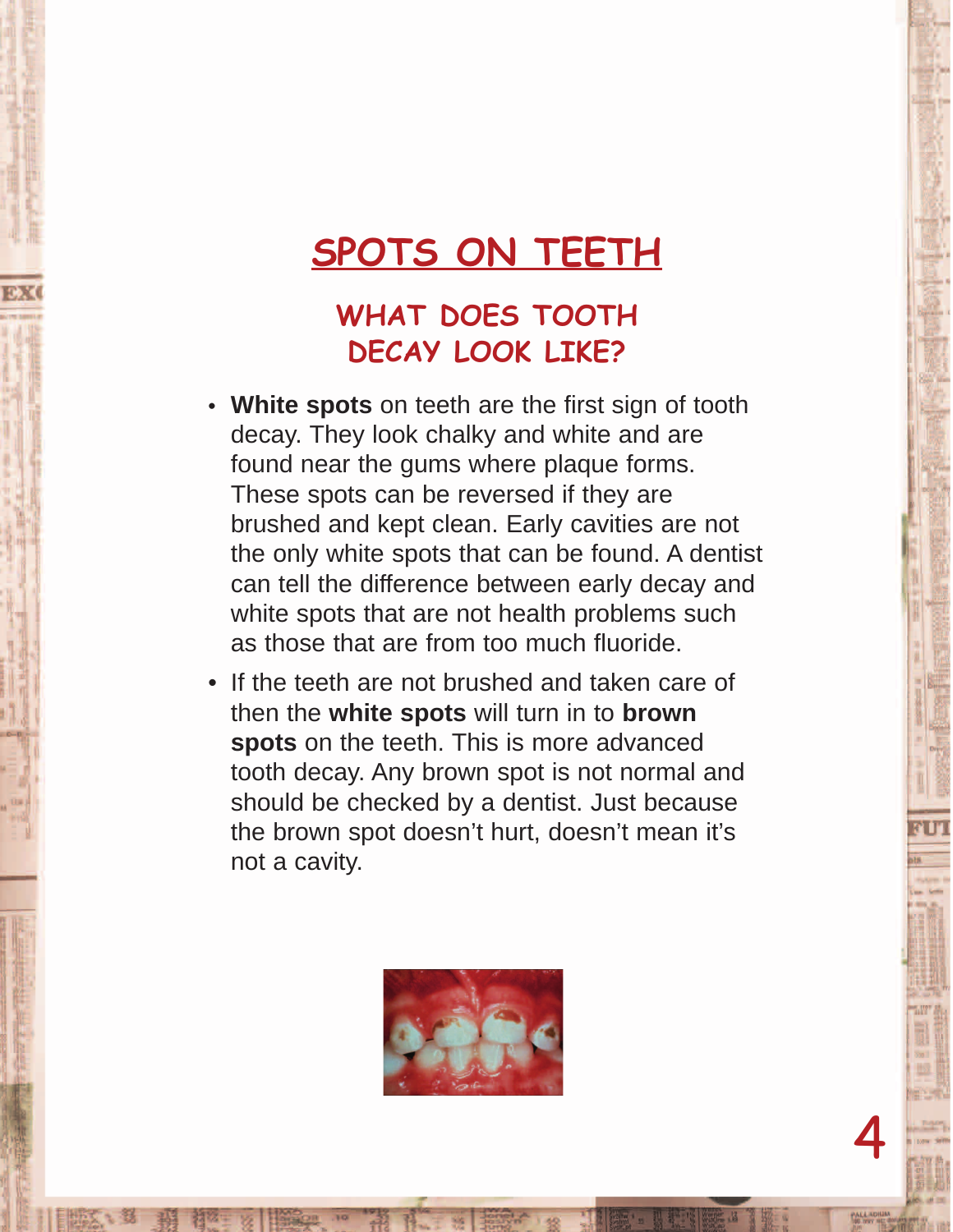## **NUTRITIOUS SNACKS**

Meal and snack choices can play a big part in the health of your teeth.

Between meals, help control plaque, bacteria and acids by:

- Eating healthy, low-sugar snacks
- Limiting how often snacks are eaten
- Avoiding sweets that stick to the teeth

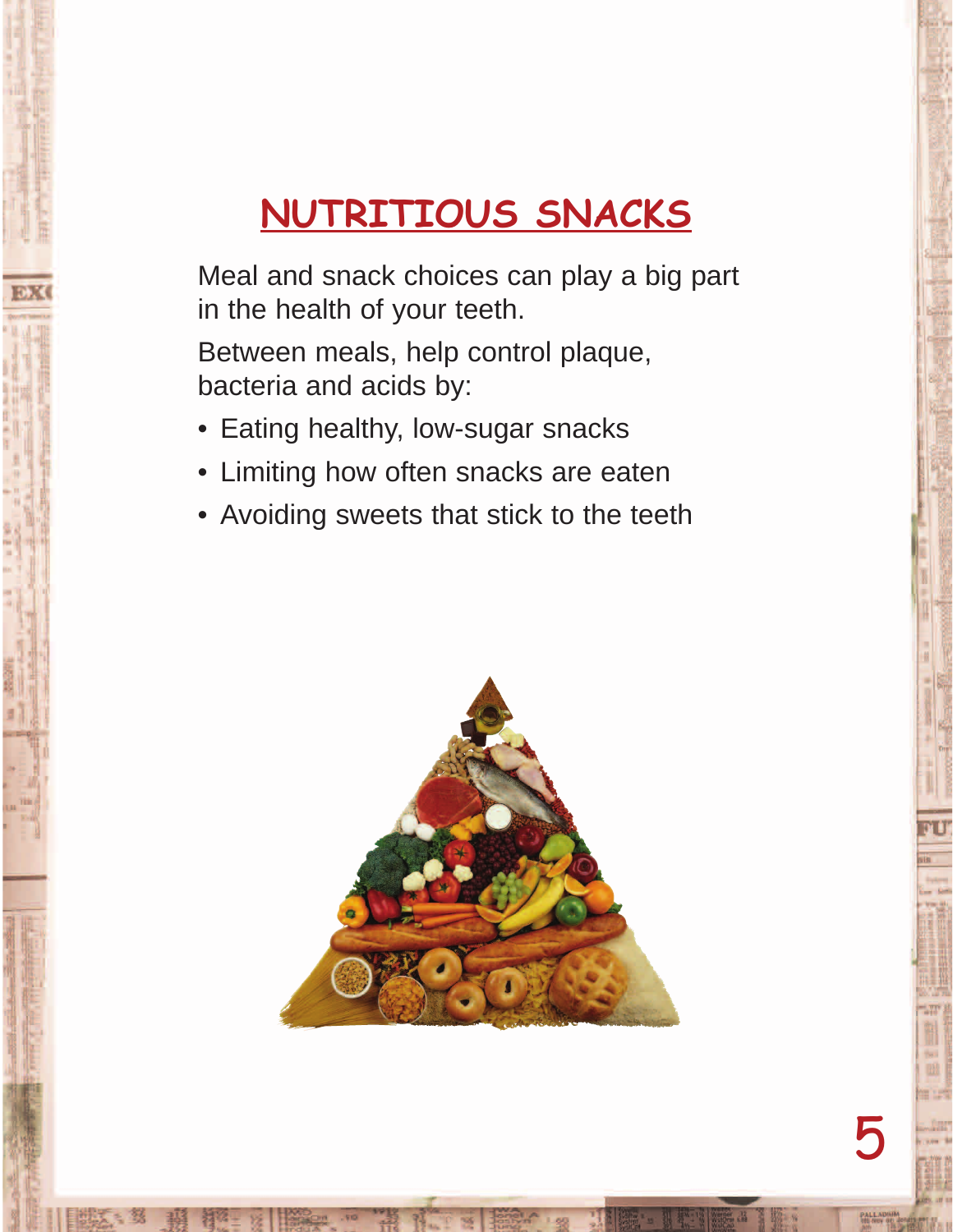#### **DENTAL HOME**

A dental home is an office or clinic where you and your family feel

welcome and have formed a relationship with the dentist and feel

comfortable receiving dental care on a regular basis.

The staff at your dental home . . .

- Checks your teeth
- Keeps teeth healthy and attractive
- Gives advice on oral health issues
- Provides current information on the condition of your family's gums, teeth, and bite

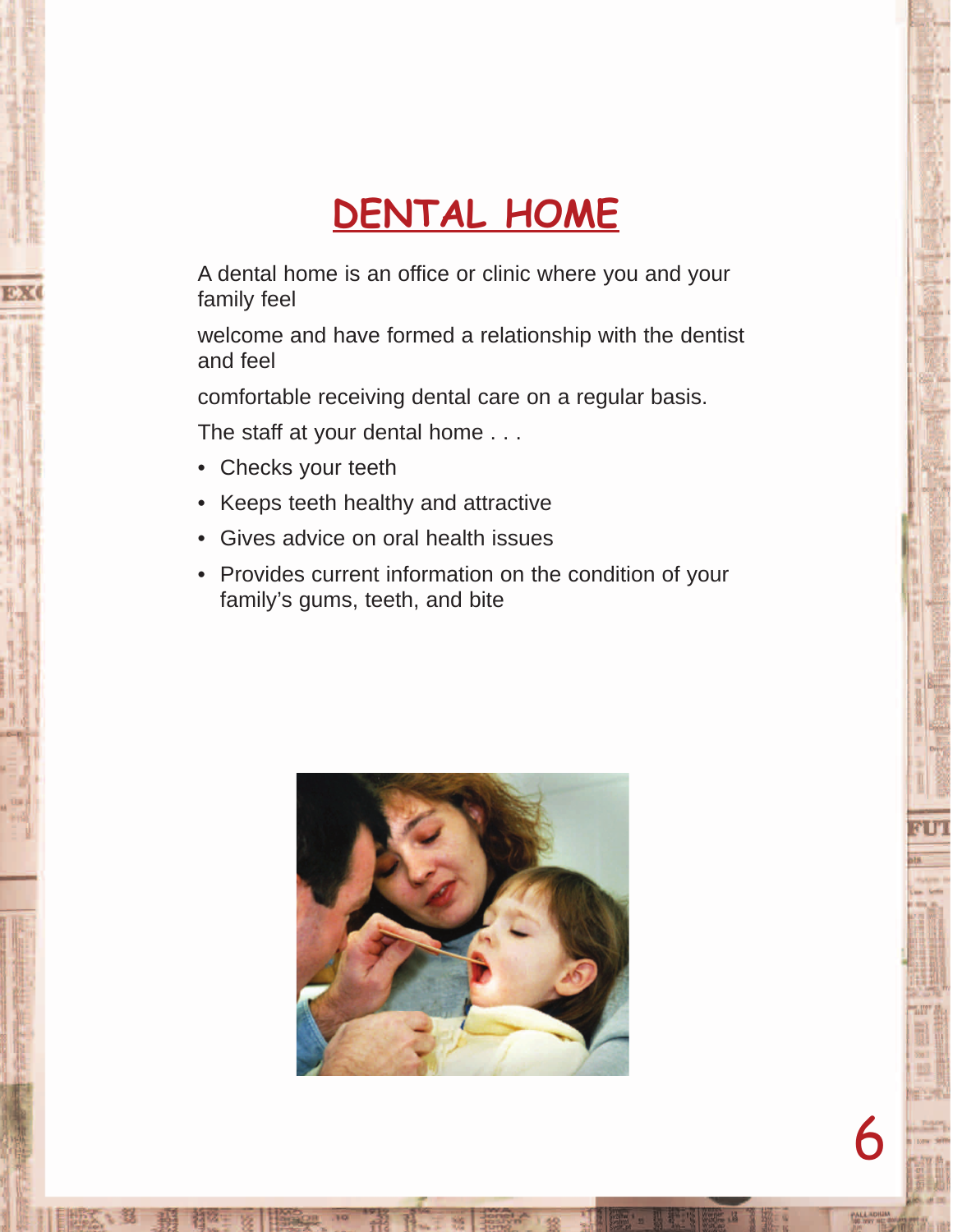#### **TOOTH DECAY OR CAVITIES**

- The most common type of cavity starts in the grooves of the back teeth which cannot be completely cleaned by brushing, but where food usually sticks. Cavities also start on smooth surfaces that can easily be brushed and flossed.
- When it comes to cavities, how often sugary foods are eaten is more important than the amount eaten. Changing the diet to decrease how often sugar is eaten is very important.
- Plaque  $+$  food  $+$  teeth  $=$  cavity or decay.

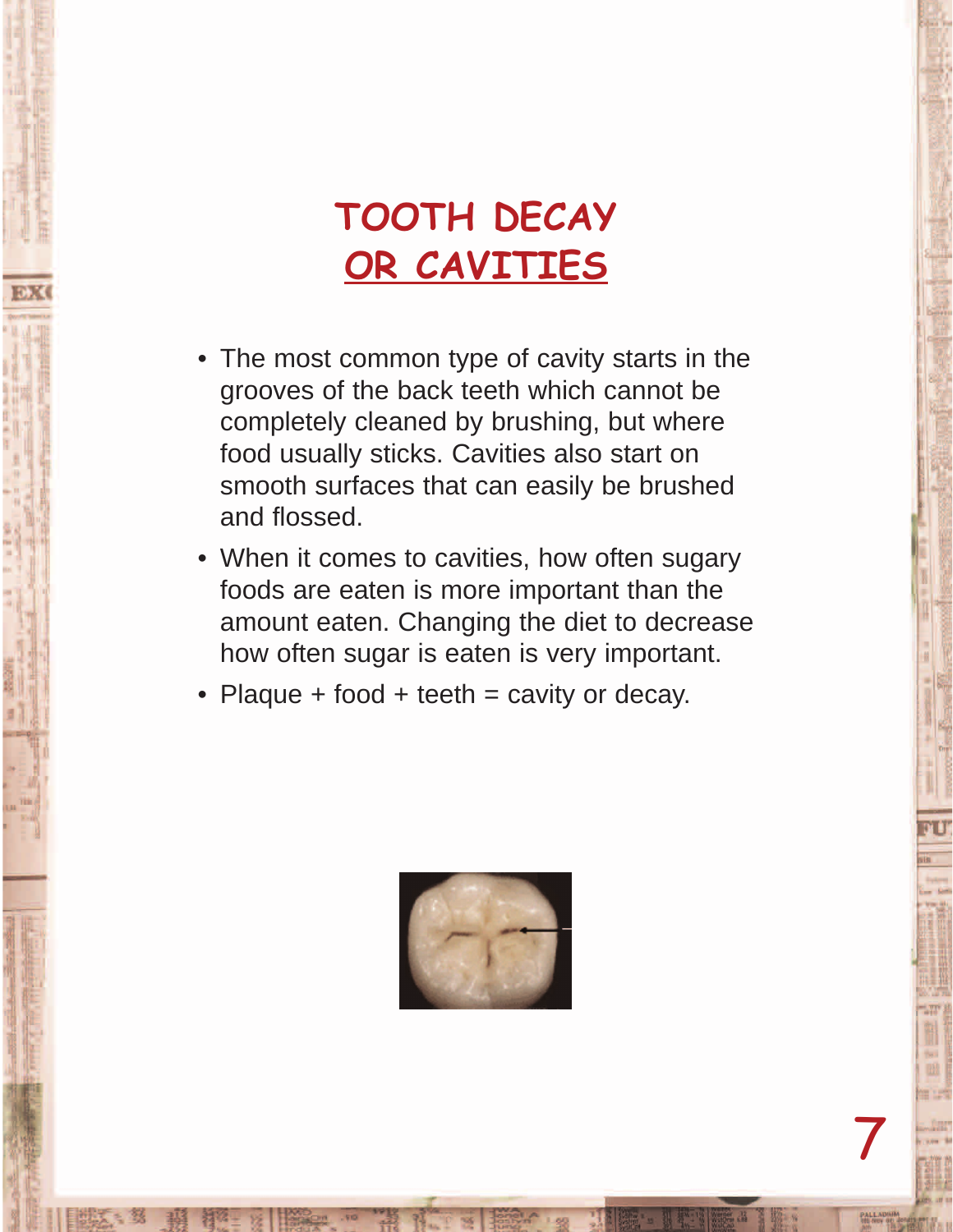#### **PLAQUE**

- Cavity-causing bacteria live in plaque.
- Plaque is a soft, yellow-white, sticky material found on teeth and gums.
- Plaque irritates the gums and causes tooth decay.
- Daily brushing and flossing removes the plaque and helps keep teeth and gums healthy.
- If plaque is not removed from the teeth daily, the gums become red, soft and swollen and bleed easily during tooth brushing.

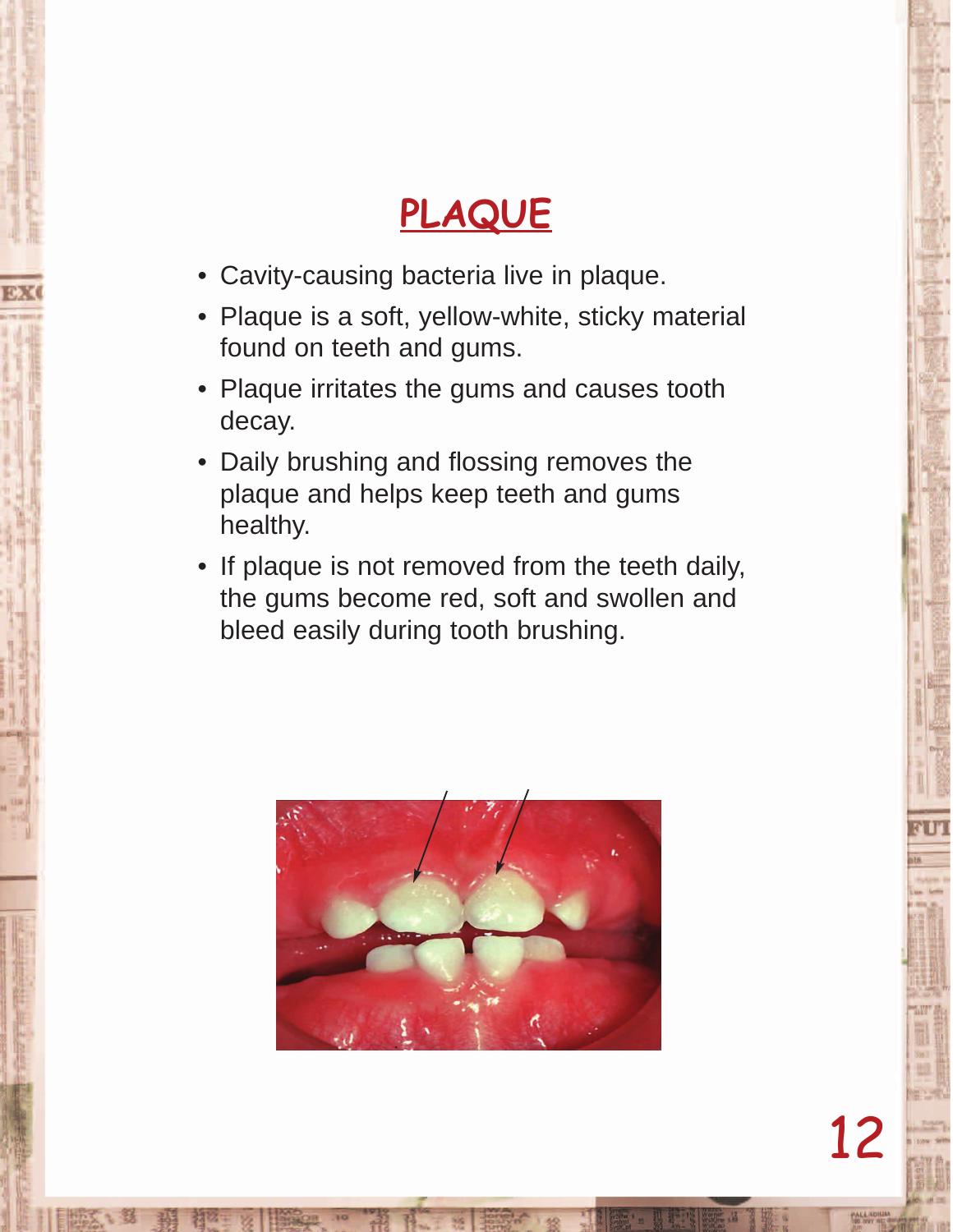#### **EARLY CHILDHOOD CARIES**

- Tooth decay on the top front teeth of an infant or small child is called Early Childhood Caries. This decay may look like white spots, dark pits, holes or broken teeth and may be painful making it hard for your child to eat.
- Protect your child's teeth by following a few important steps -

Your Child SHOULD:

- Go to bed without a bottle. If they must have a bottle, then only fill with water.
- Start using a cup at six to nine months and be weaned from the bottle at age one.
- Suck a clean, non-sugary pacifier, if this is the child's habit.
- Console your child:
	- Rock before laying him/her down to sleep.
	- Give a soft toy or blanket for snuggling.
	- Use a mobile or music box to soothe.

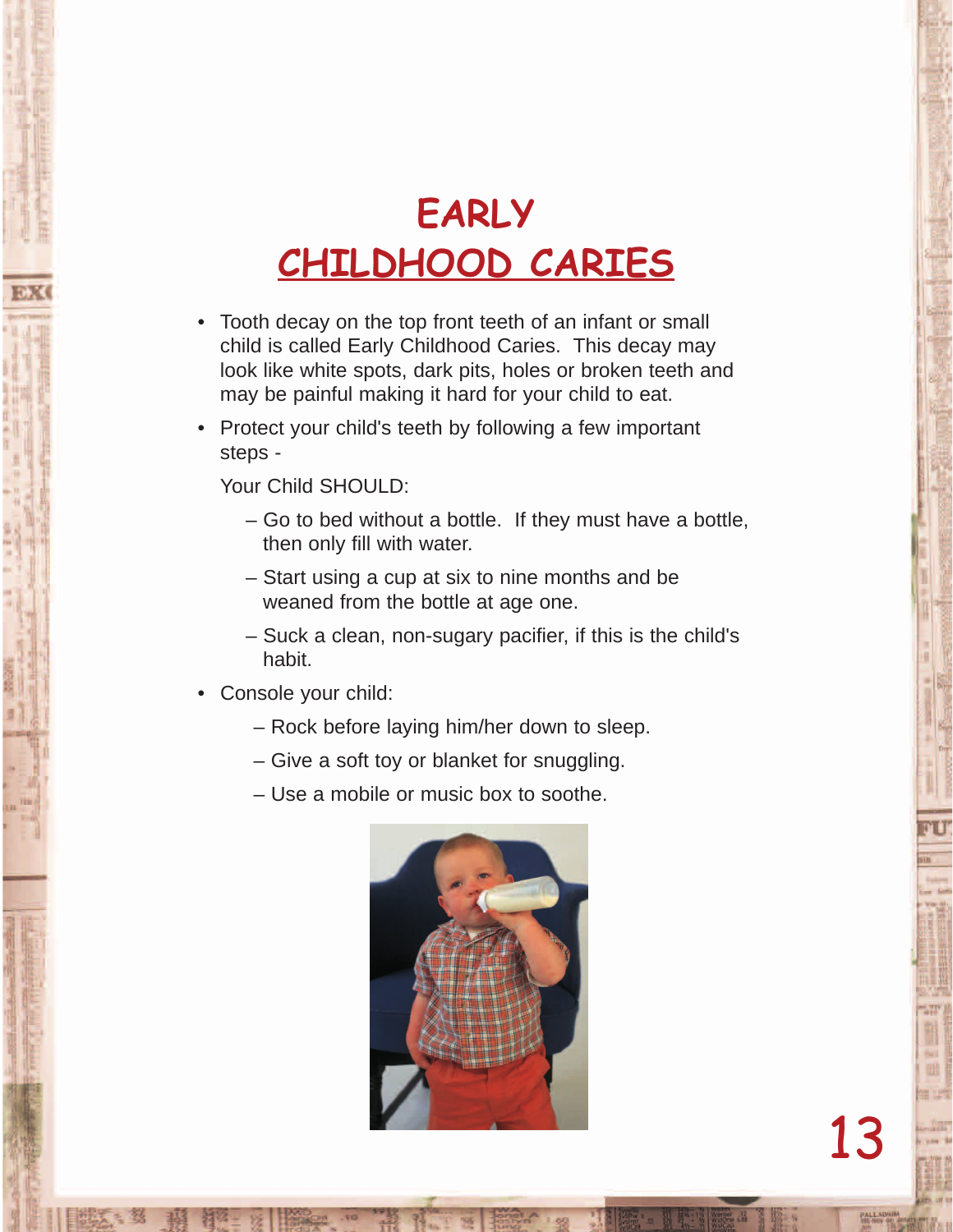

When baby teeth are about to come in, the child may:

- Drool constantly
- Put fingers and hands in the mouth
- Be very restless while sleeping
- Be irritable and fussy
- Have a runny nose and slight fever

Gums will be sore, tender and swollen near the area of the tooth coming in.

To comfort, allow child to chew on:

- Cold, wet washcloth
- Teething ring cold
- Frozen bagel

#### IF YOUR BABY HAS A HIGH FEVER, DIARRHEA AND/OR VOMITING THEN THEY HAVE SOME TYPE OF ILLNESS.

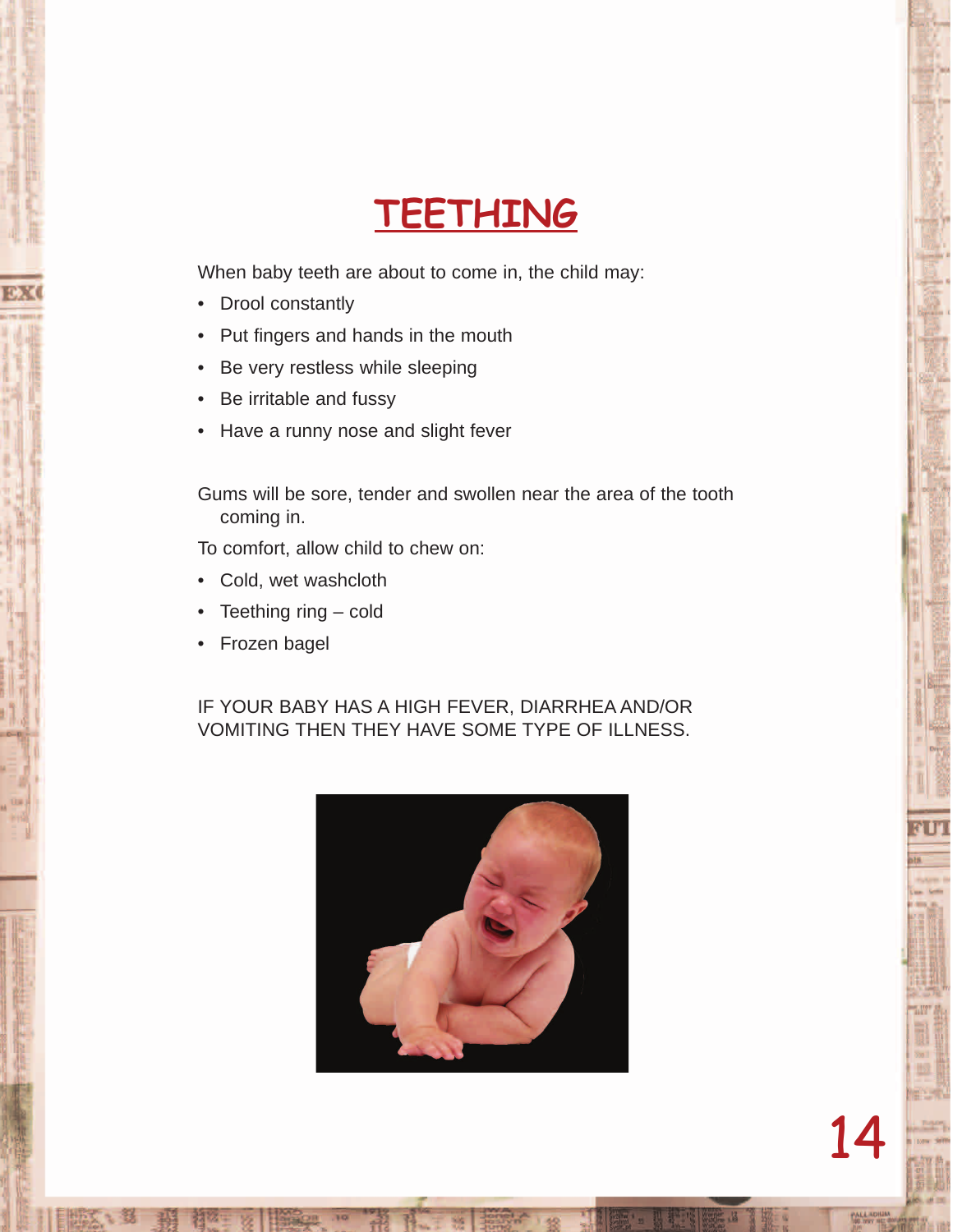#### **TOOTH INJURIES AND PREVENTION**

If a dental injury occurs:

- Find tooth- Do not try to put a baby tooth back in the child's mouth.
- Control bleeding by applying firm but gentle pressure to the area.
- Comfort the child.
- Take the child and the tooth to dentist.
- If a permanent tooth is knocked out, gently replant the tooth into its socket. Have the child hold it in place with a tissue. If it's not possible to replant the tooth, place it in a glass of cool skim or low-fat milk and see your dentist immediately. To prevent mouth injuries, follow all safety precautions for children's toys and equipment.

To prevent mouth injuries to your child:

- Do not leave him/her unattended.
- Do not purchase or let him/her use a walker.
- Install safety gates on stairs.
- Encourage use of bicycle helmet when riding toys and bikes.
- Have emergency number of doctor/dentist easily available.

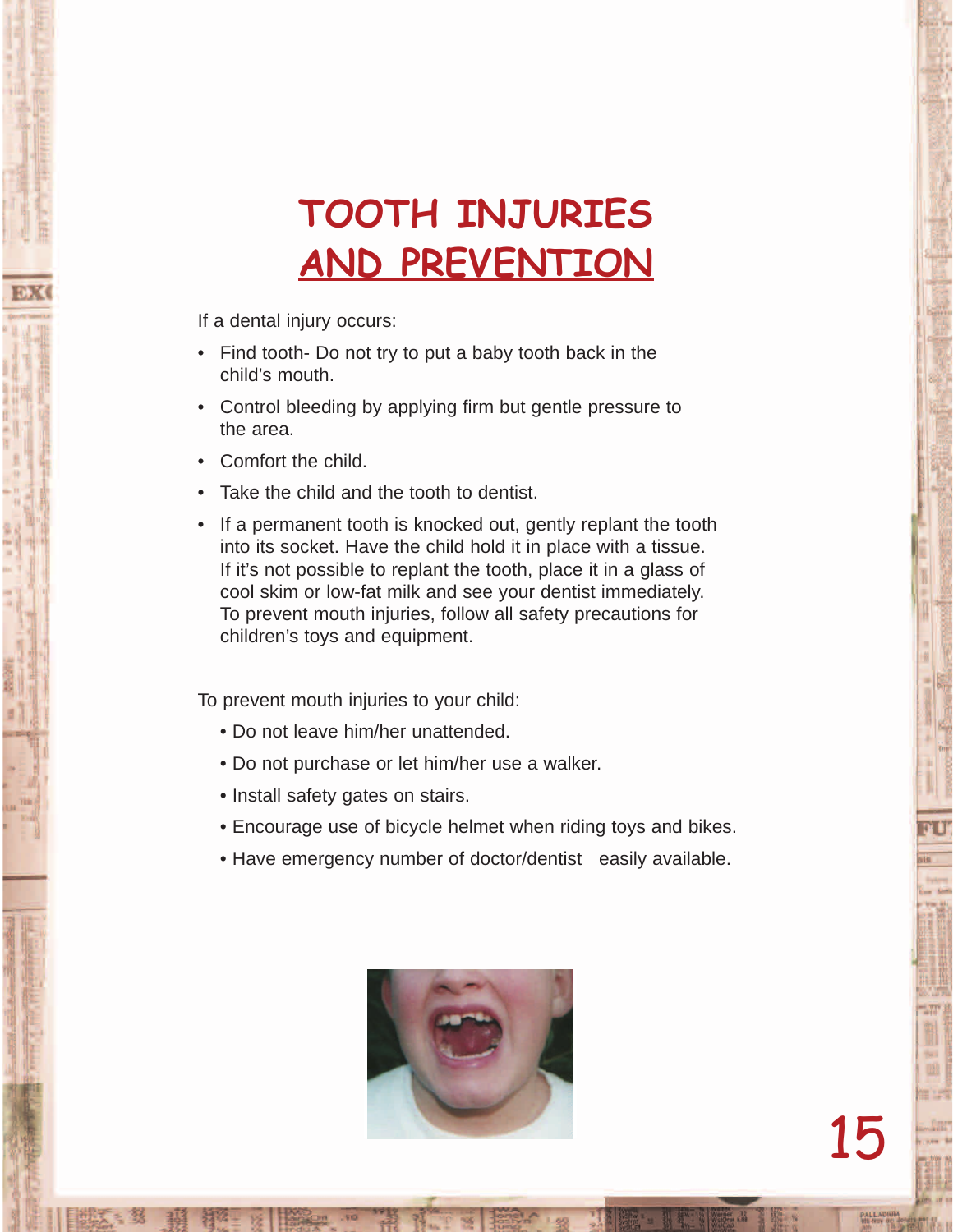#### **SHARING GERMS**

If the caregiver has much dental decay, he/she usually has high levels of Streptococcus mutans which cause tooth decay. This germ passed from caregiver or family members to the child can cause tooth decay.

Family Members SHOULD NOT . . .

- Clean child's pacifier with their mouth
- Share spoons or forks
- Pre-chew child's food
- Share toothbrushes
- Share cups or bottles

Take these steps to help stop the spread of tooth decay.